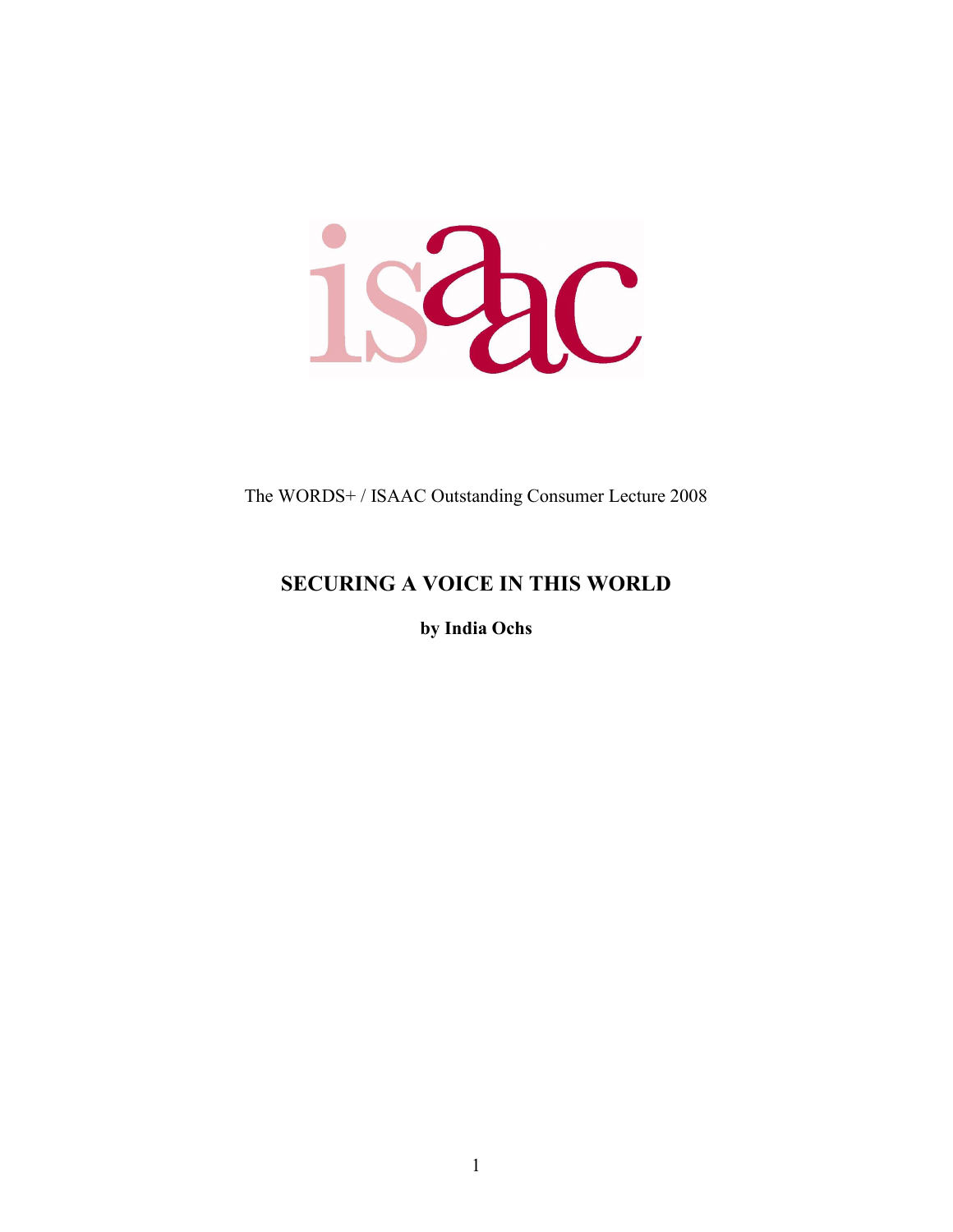Thank you John, and good morning to everyone. I just wanted to thank you all for being here today, and sharing the next 40 minutes or so with me. I know if I was in the audience, all I would be thinking about was how soon would this speech be over so that I could get to one of the most important sessions of the day, which is lunch.

So as John so kindly introduced me, I am India Ochs and currently work on juvenile justice issues across the United States. But before tackling that work, I used to be the legal officer at the Robert F. Kennedy Memorial Center for Human Rights, which is the real reason why I am here today. Regardless of where we live in the world, where we go to school, what our job titles may be, or who we interact with each day, we all share two things in common, we are all human beings and we each make an impact on the world we live in. And so today, I wanted to share some about what rights we all have as human beings, the struggles going on in today's world when those rights are violated, and the impact that each of us can have in supporting such rights. There is no way I could even try to share everything about human rights today, but I do hope that, along with all of you staying awake during this talk, I hope each of you can leave today with one new idea of how you can see the world and make a difference in your own communities.

 But before I begin, I just want to see a show of hands of everyone who can think of one time when they feel they have been discriminated against. Take a moment and look around at the different people with their arms raised. The reality is, no matter who we are or where we come from, all of us have been or will feel that we were discriminated against at some point in our lives. And so, turning to the first slide, to share a quote by the journalist Carl Rowan, "It is often easier to become outraged by injustice half a world away than by oppression and discrimination half a block from home." I will come back to the meaning of this quote in a few minutes, but I wanted to share it at the start because what truly makes a difference is how we react to such discrimination, or other forms of human rights abuse - not only in our lives but in the lives of those in our own communities, countries and around the world.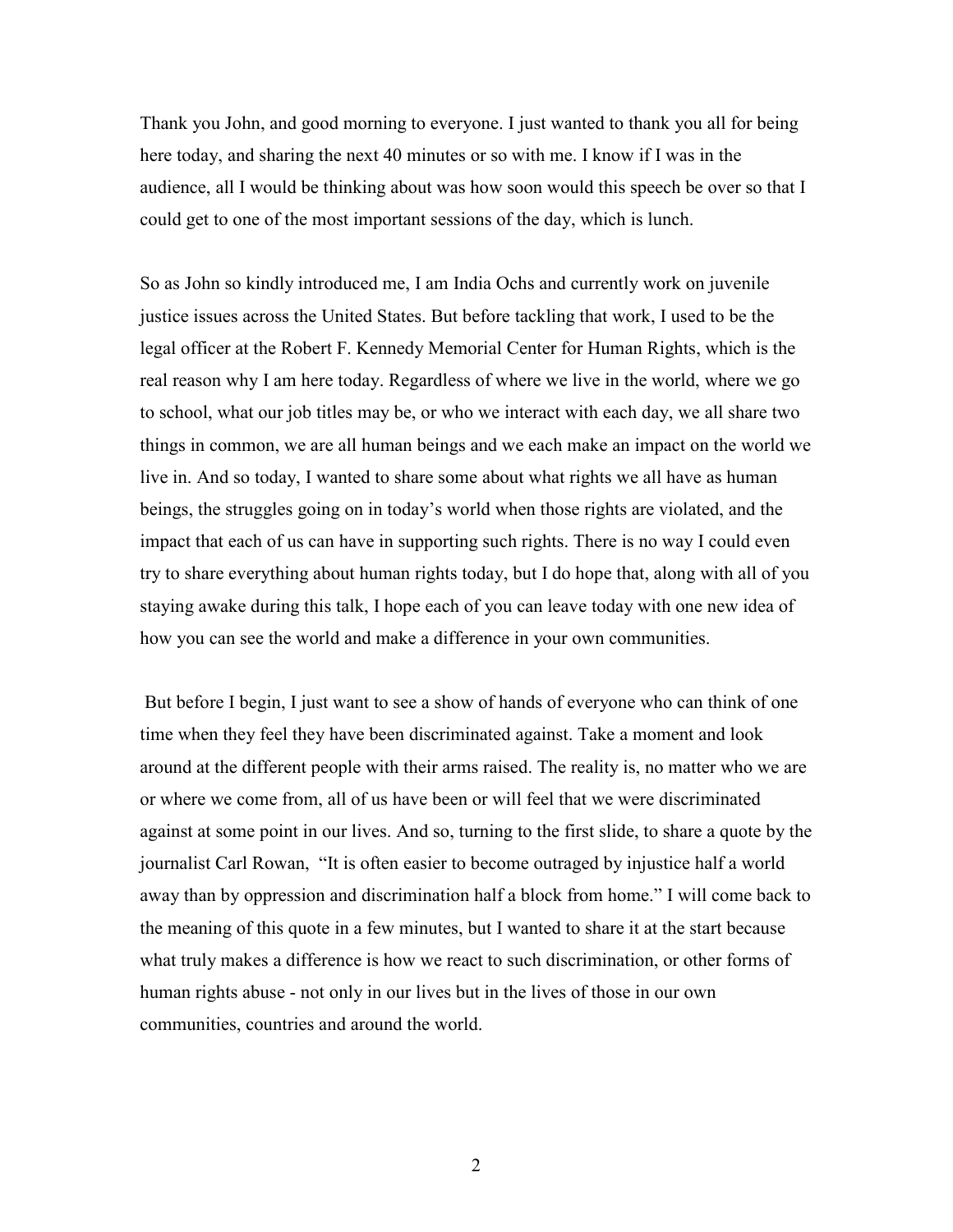So I made you all raise your hands, and started to preach about how we each can make a difference in this world, but what kind of difference am I talking about and why do so called human rights even matter when we all are just trying to survive everyday. Well for me, I have come to realize it does not matter what you may call it or define it, human rights are exactly about being able to survive - and succeed - every day. Even though the term *human rights* is a relatively new one in history, human rights and human rights abuses, have been around since the beginning of man's existence. None of us should ever downplay those moments when we feel we should have a right to justice or be free to say what we want or go where we want or simply feel like we have the right to be free. But I will admit that for most of my life, when I thought about all the things I had a right to do in life, I never really thought about the actual term human rights when I was young. What I did think about when I was five years old was the fact that I wanted to be an attorney so that I could help people fight for their rights, and by the time I was six, I had my life plan all laid out about how I would be involved with the law while serving the public. It had nothing to do with knowing about "human rights" but there was just something inside of me from the time I can remember that cared about the rights of other human beings and wanting to make sure everyone had the same level of justice and ability to go after their dreams that we all deserve. I knew everyone had the right to be heard in this world, and I was going to make sure someone would be there to support them when fighting for their rights, whatever those rights may have been. That passion in believing in the rights of all mankind, affected every decision I made during the last 28 years and why I am standing here today. And so, as you can see, it does not matter if you have ever used the term human rights, at some point we all believe in certain basic rights that we possess as human beings.

That being said, its still nice to know what others may be talking about when they use words such as human rights or international covenants so let me give you a general definition of what human rights are and then we can get into the pulling on the heart string part of the talk by bringing all of this down to the reality in our own lives..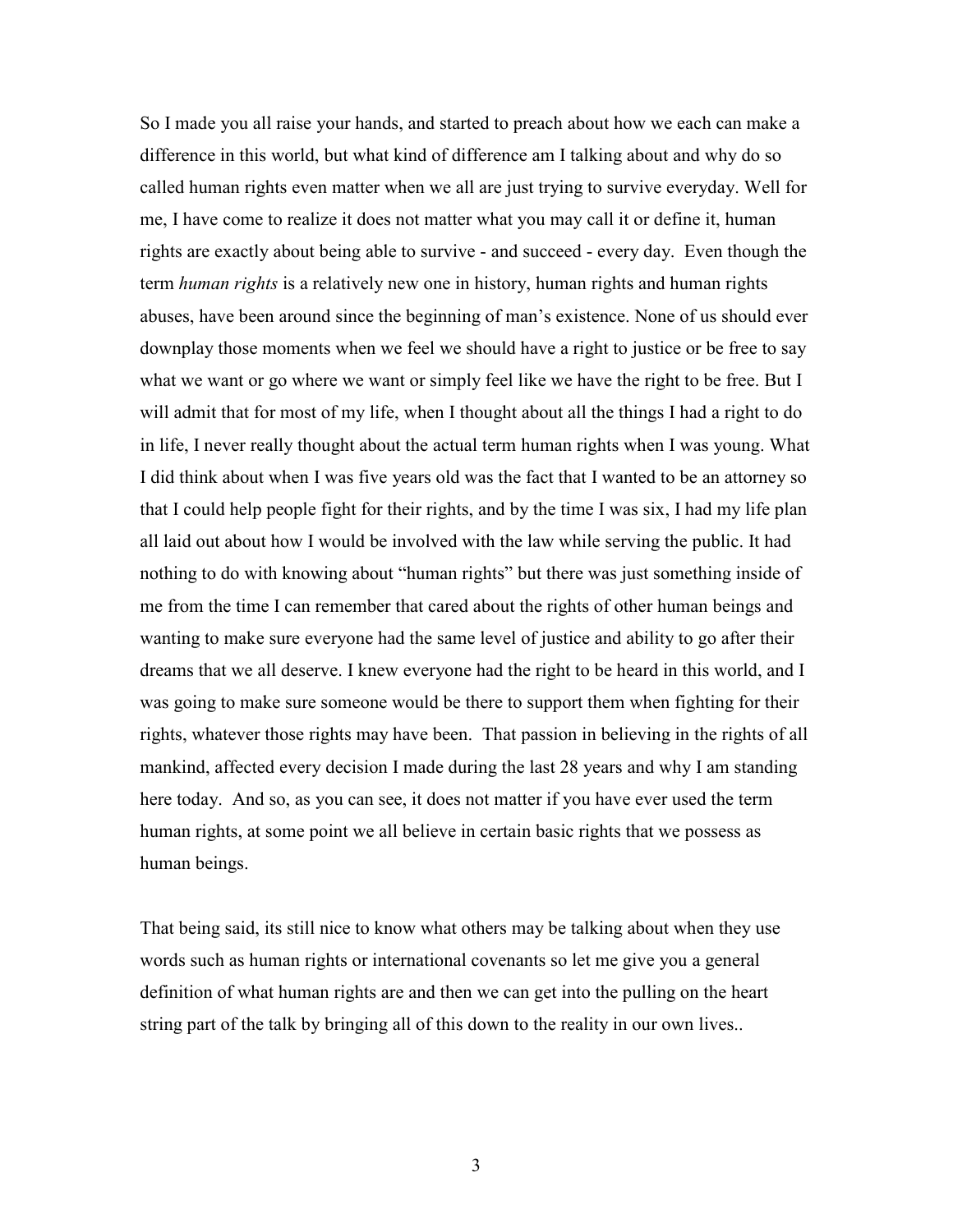In simple words, human rights allow us to have the freedoms of life and liberty, having the right to make our own decisions and protecting us from harm or injustice from others, whether from individuals or governments. One other way to define human rights is to say that they relate to the common humanity of individuals, focusing on the qualities we all share as human beings, as well as recognizing that having differences between individuals does not separate us from all being human beings,

To try to guarantee these rights across the world, the international body called the United Nations was formed at the close of World War II in 1945. There are now 192 member states, or countries, in the United Nations. On December 10, 1948 the United Nations adopted the Universal Declaration of Human Rights. The basic concept of this declaration goes with the overall notion of human rights, and that is that all people are born free and equal in dignity and rights. That means that everyone has fundamental needs and privileges that may not be denied - and we are all responsible for each other. As you can see on the screen, the Declaration identifies many rights, such as life and liberty, freedom from slavery or torture, equality before the law, freedom to move around your own country and travel where you want, the right to marriage and family, and the right to work or education. The Declaration has become a measure by which people can judge what human rights are, but it was just the first of many international documents that would shape what the world sees as human rights today. Other core international human rights treaties deal with Economic, Social, Cultural, Civil and Political Rights, along with targeting specific issues such as stopping racial discrimination, eliminating torture, protecting women, children and Migrant Workers, and recognizing the rights of Persons with Disabilities,

I have touched briefly on what human rights are overall, but do those documents I just listed, actually mean anything? The answer is both yes and no. Each of those documents are mandatory within your own country only if your country has signed and ratified the specific treaty, and the reality is, virtually none of these international conventions have been signed and ratified by every single country. That being said, the fact that a country has not officially signed onto one of the conventions does not clear it totally from the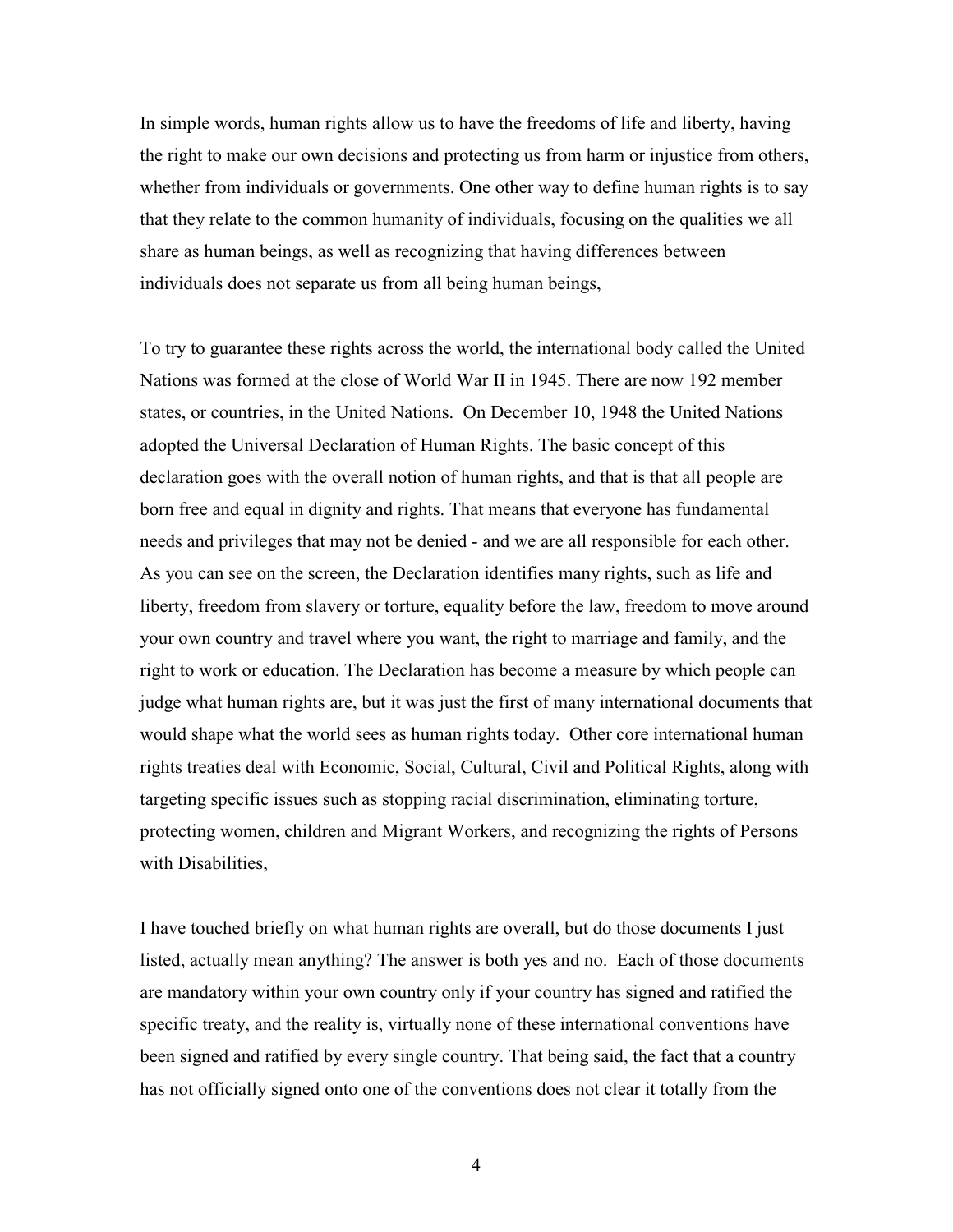responsibility of acknowledging those rights and ensuring that such rights are being implemented within its own country, Simply by being a member of the United Nations makes a country responsible for certain rights, especially those included within the United Nations Charter and Declaration of Human Rights. All countries have some level of duty to not only integrate these rights within their own national laws, but ensure that those rights are upheld on the ground.

The troubling fact is that it has been 60 years since the United Nations was established, and the statistics do not paint a pretty picture, with an estimated 60 million people having been killed or physically or emotionally injured through such abuses since the passage of the Declaration of Human Rights, and the numbers keep rising. The good news though is that the numbers of people and organizations promoting human rights continue to grow as well. And that leads me to the heart of my talk today, which deals with the issue of modern day slavery, some of which might not be easy to hear but which also reflects that change can happen.

Slavery can be a scary word to say at times, and also a confusing one, since people have so many impressions of it. We all may know what slavery means, but not everyone interprets it the same way when we talk about slavery in today's world. Even if we know nothing about the slave trade, it is something we think of as part of our history rather than our present. Some like to say modern day slavery now, but I tend to just say the word slavery, since the reality is; the slavery that takes place today has the exact same meaning as the slavery that occurred 200 hundred years ago along the coasts of Africa or 2000 years ago when the Roman Empire was invading Europe.

Statistics show that there are 27 million slaves around the world. These slaves are in almost every country, from India to Turkey to the United Kingdom, to Brazil and Guatemala to the United States. As you can see, these 27 million slaves tend to fall into 5 areas, but today I will primarily be talking about situations of debt bondage, in which a person is tricked into taking a loan. To repay the debt, many are forced to work long hours, seven days a week all year long. They receive basic, if inadequate, food and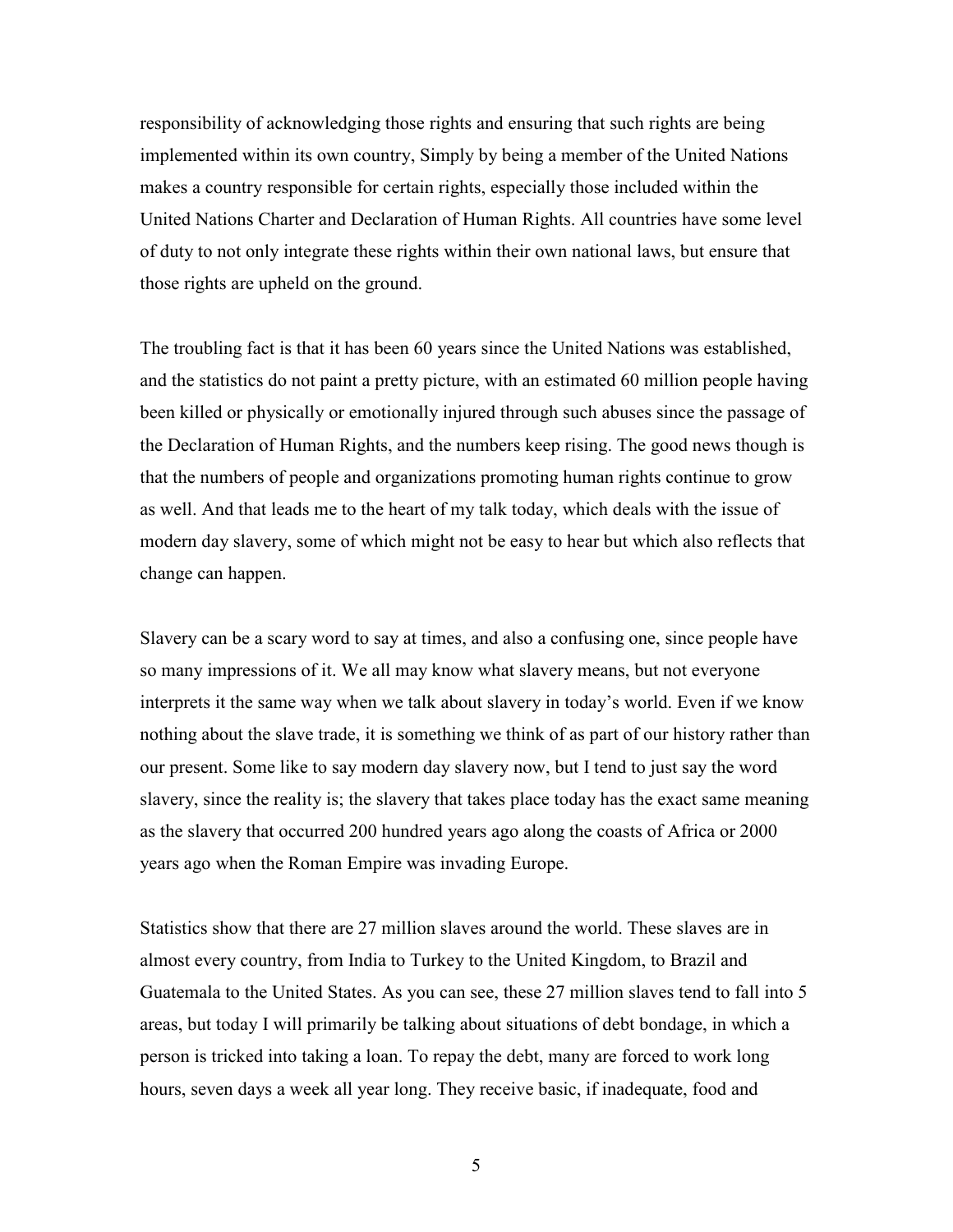shelter as payment for their work, but may never pay off the loan, which can be passed down for generations.

Turning to the issue of how to stop such horrific practices, the thing that makes no sense is that the elimination of slavery is one of the most universally supported human rights issues. Just take a quick look at history and you can see that people have been trying to eliminate slavery for a long time. The first international document against slavery was all the way back in the 19<sup>th</sup> century with the 1815 Declaration Relative to the Universal Abolition of the Slave Trade and records show that between 1815 and 1957, around 300 international agreements were implemented to eliminate slavery. And as of right now, almost every country in the world has passed their own laws against slavery. But what may be set out on paper is not always what is actually happening and many countries, for reason that we could debate all day and never settle on, simply fail to enforce the antislavery laws they themselves have established

The writer Aesop once said "While I see many hoof marks going in, I see none coming out. It is easier to get into the enemy's toils than out again." When I started working at the RFK Center for Human Rights, I quickly saw how thousands of migrant farm workers were getting caught up in those enemy toils, with almost no way to get out of them. I was surprised when just over a month into my work, when I was still just a volunteer in the office, learning the ropes of how things worked within the human rights community, especially on the issue of slavery, that my supervisor asked me to go alone to the United Nations in Geneva Switzerland to represent the farm worker group we had been working with, and advocate on their behalf. So just what was the story I was going to tell at the United Nations, and why did I feel passionate enough to go testify on my own about an issue I had only just really learned about 6 weeks before.

I had initially come on board at RFK to provide legal and legislative support to a farm worker group, called the Coalition of Immokalee Workers, who were fighting for the right to unionize, better wages and working conditions, and especially the elimination of slavery. On my first day at the office, I heard a story that would always stay in my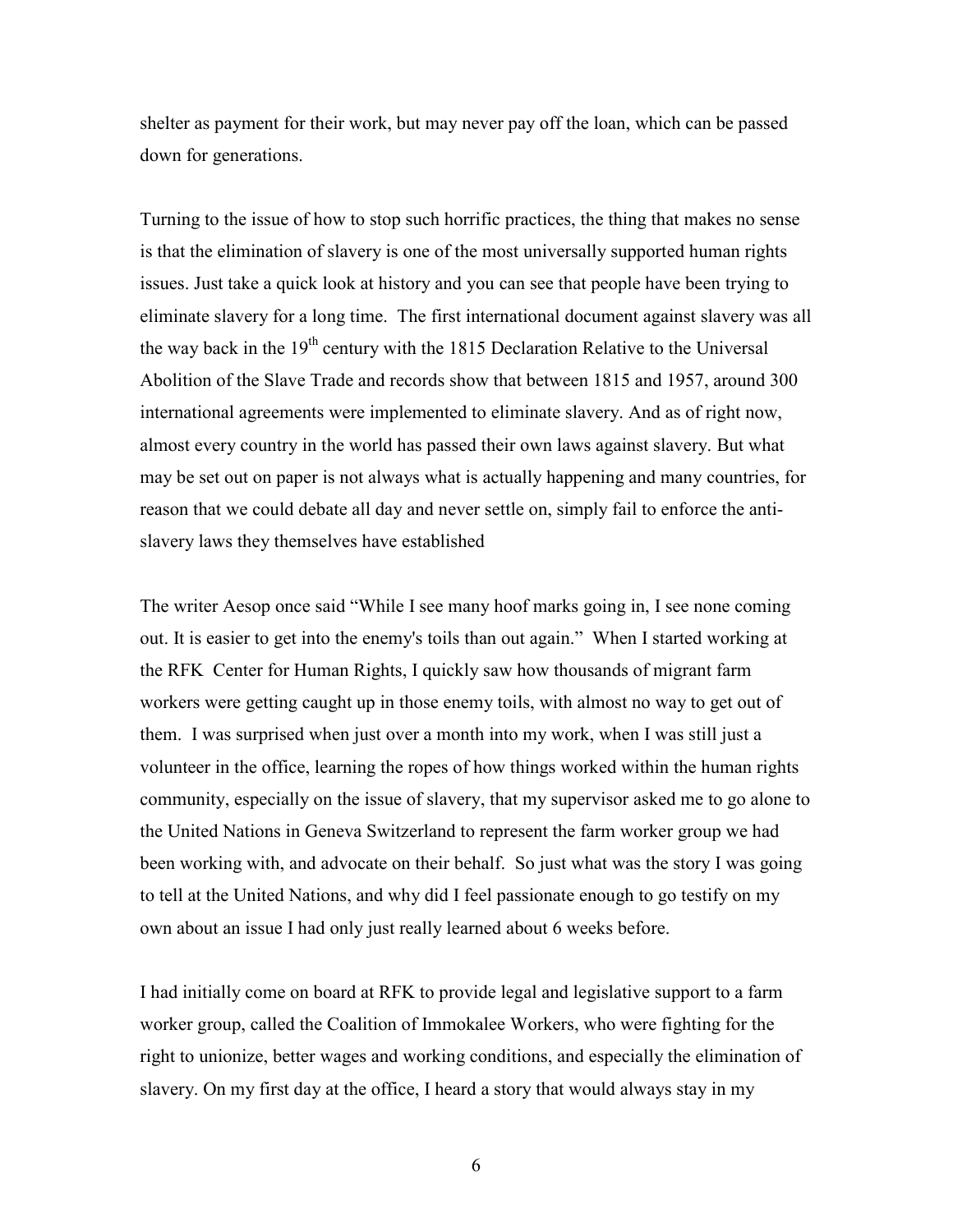memory, about how some members of the group had tried to rescue 3 workers from a farm. The people attempting to do the rescuing, who were farm workers themselves, had come in a van in the middle of the night, trying to avoid the armed guards that had been patrolling the grounds. Unfortunately, as the 3 workers were getting into the van, someone saw them and came up to the van, smashing the windows, hitting the driver in the face with a pistol, and pulling the workers out of the back seat as it was driving away. Luckily those workers managed to escape several weeks later, but not before being severely beaten that night. So why was this happening right in the middle of the United States? Unfortunately, ten of thousands of people have fallen into these situations, usually through debt bondage schemes. It usually starts when someone enters the country through the border, although there are many cases of kidnapping from across the border as well. Shortly after arriving in the United States, a person, let's call him Juan, would be approached by a man who offers to give him a ride to the state of Florida, nearly 3000 miles away, where there would be good work and pay. Juan, who is seeking work to provide for his family, goes along with the generous man on a three-day ride to Florida. When they arrive in the strange town, the man may tell Juan to remain in the car as he talks with another man at a store. After an hour, Juan is then called out of the car and introduced to the new man, who now would be the person who Juan would work for. It is only then that Juan is told that he owes his new boss \$1000 as repayment for the ride to Florida. He is threatened with death if he tries to leave before the debt is paid off. And so those kinds of stories, which show that farm workers in the US are not simply facing slave like conditions, but actually slavery.

But just to back up a little, there are some statistics that I think are important to mention just to show the whole picture of the agricultural system in North America, so that we can see what these workers face even when not actually enslaved. To single out a particular subgroup that I had been working with the most, from 1978 – 1996, tomato pickers were paid .40 cents per 32 pounds picked, and wages have barely increased in the last decade. Those wages result in the fact that a worker must pick two tons, or 125 buckets, of tomatoes in order to make \$50 per day. While \$50 may translate to a lot in some countries, such income does not come close to providing adequate food and housing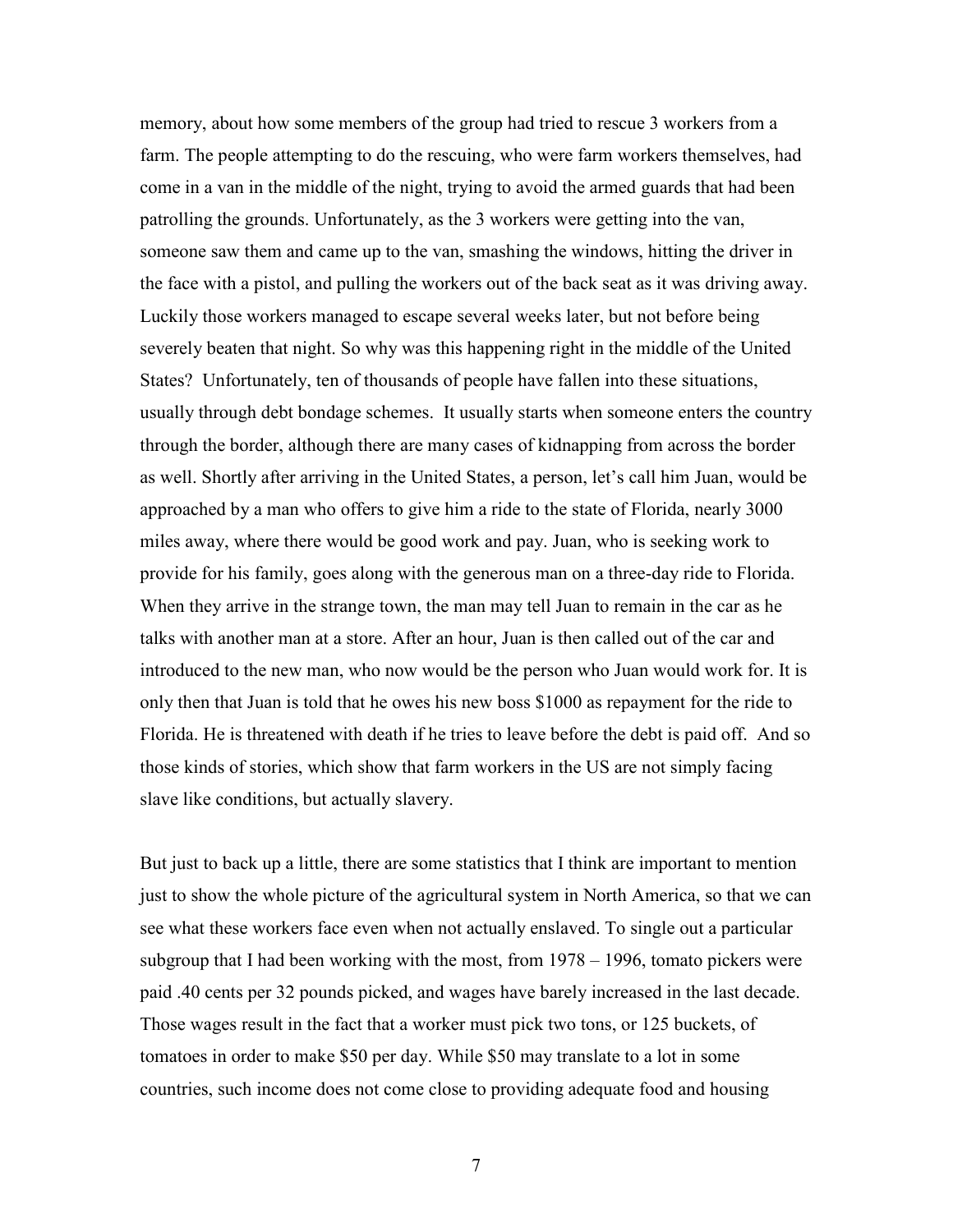within the US. The median income for farm workers is \$5000 - \$7500 per year, well below the US Poverty Guidelines of \$9310. Agriculture is also one of the three most hazardous occupations in the country; because of pesticide, repetitive stress, heat & sun, long hours, and machinery, and the workers experience the highest rate of employee fatality and injury in the country.

And of course, farm workers have few if any resources, nor do most know how to access the resources which are available. Farm workers are excluded from national labor laws, denying basic rights to unionize and depriving them things such as pensions, health care, and sick leave. These denials of basic human rights further open the door to slavery.

Most of the 100,000 –150,000 slaves within the United States are either from the domestic or agriculture industry. As described in the story of Juan, many workers become enslaved through transportation debt schemes. These workers are forced to labor in fields, under hazardous conditions, guarded 24 hours a day. They are threatened with physical harm, deportation, arrest and death if they try to escape, and for some, those threats are carried out. When workers do get paid, the bosses deduct their debt, rent, food, other expenses so that in the end, the workers barely break even. The other thing that I want to highlight is that those who are enslaved are both documented and undocumented immigrants as well as legal citizens born in the United States, who fall into slavery when found homeless on the streets.

At the time of my visit to Geneva, we had been focusing on both getting a change in government policy and pressing for social responsibility from the corporations who had been allowing slavery within their supply chain system. I do not want to bore you with more facts about how the agricultural system has become controlled by a handful of corporations, but the bottom line is that, over the last 20 years, by purchasing greater volumes of products, the large corporations now have the power over how much they pay for those goods. Usually, when a work force deceases, it is common for employers to increase wages as a way to draw workers to the jobs. Yet, with the high volume and low prices in the agricultural business, growers are not willing to increase farm workers'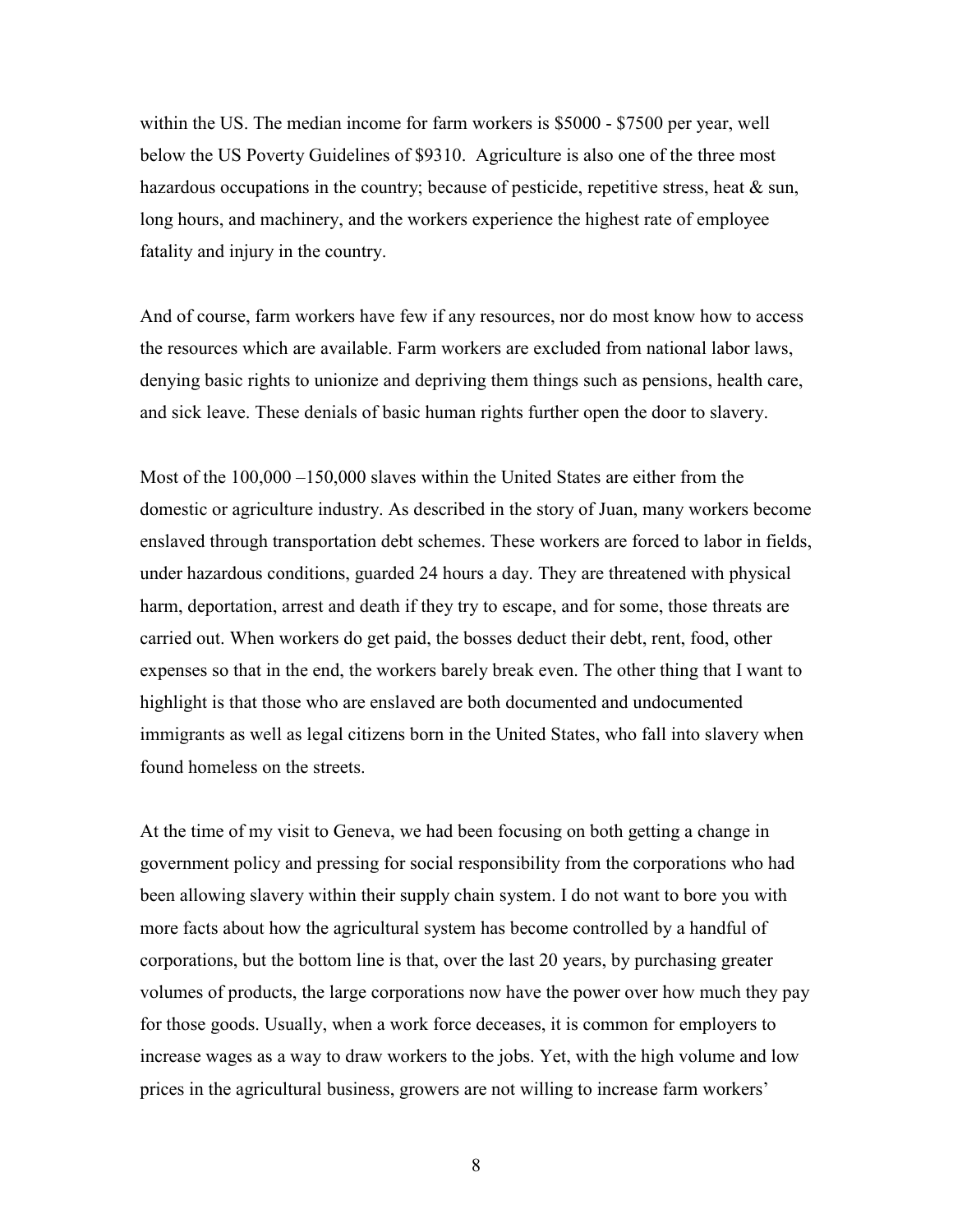wages. The alternative to many growers is to use forced labor to keep workers in the fields.

So how much responsibility do corporations have in stopping growers from enslaving their workers? As you can see on the screen, there has been some movement at the international level to ensure that their activities do not lead to human rights violations, and that corporations are not profiteering off of such violations. Yet, attorneys for the corporations that buy goods such as tomatoes claim that because they do not own the farms or hire the workers that the problem is not theirs. At the time of my trip to the UN, one corporation which factored into the agricultural sector was YUM! Brands, which is the largest restaurant company in the world, made up of six subsidiaries including the chains of Taco Bell and Pizza Hut. The worker's rights group we were advocating for had spent years urging YUM! to take steps with workers and growers in order to increase the piece rate of tomatoes and eliminate abuses to the workers within the supply chain. YUM! spokesmen continuously expressed that while the instances of slavery were horrible, they had no power, nor bear any responsibility, in attempting to eliminate such conditions. They claimed that given that they had no direct link to the workers as employees, they had no reason or resources upon which to help the workers. And yet, if I may read from the screen directly, this corporation who claimed to be powerless also made this official statement on their website that:

"YUM! Brands is the owner of restaurant companies and, as such, does not own, raise, or transport animals. **However, as a major purchaser of food products, we have the opportunity, and responsibility, to influence the way animals supplied to us are treated. We take that responsibility very seriously, and we are monitoring our suppliers on an ongoing basis to determine whether our suppliers are using humane procedures for caring for and handling animals they supply to us.** As a consequence, it is our goal to only deal with suppliers who promise to maintain our high standards and share our commitment to animal welfare."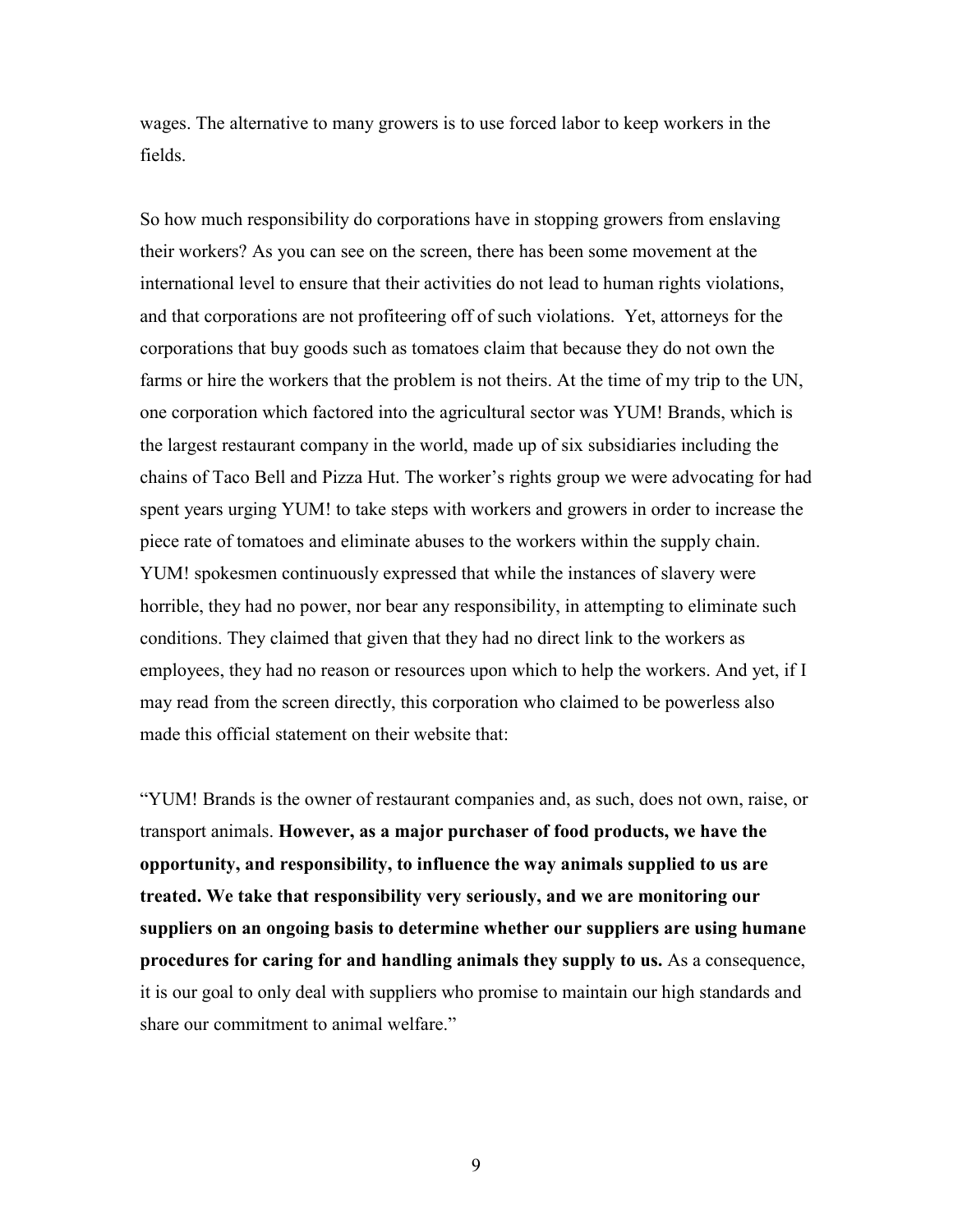They also had found resources to set up an expert committee to ensure that the welfare of animals was protected and to have continuous dialogue with animal rights organizations and suppliers to ensure that the proper standards were met.

The reason I am highlighting all of this information is not to bash YUM! brands, since as I will talk about shortly, there was a happy ending to that particular story, but to show exactly what people are dealing with when they attempt to go against corporations who are violating basic human rights. And so with these facts and figures, and examples of how workers were not being protected from slavery, I went to the UN to advocate for corporations to change their policies and practices to prevent slavery, as well as urging government to enforce laws that should protect the farm workers. So don't worry, that is the end of any statistics and academia type of information, and I can finally talk about what actually happened in Geneva…. Oh wait, this isn't supposed to be a slideshow of all the dinners I had at McDonalds that week since that was the only restaurant I could figure out the French name for a Double Cheeseburger.

So I was sent to Geneva to testify on behalf of slavery and farm workers before the annual session of the UN Working Group on Contemporary Forms of Slavery. It was a 3 day session, and while I had no idea when I would be testifying, all I did know is I had five minutes to say everything I just spent the last 30 minutes talking to you all about, and I needed it to make a difference. I had no idea what to expect when I walked into the meeting that first day, but I think that I was so worried about not getting through security on time that I was just happy to step through the door with 5 minutes to spare. There were around 100 participants that week, from all over the world. I was also thrilled to get to give my testimony at the end of that first day, since I knew after that I could just sit back and relax and interact with no more looming responsibilities. But there were two very surprising results that came out of my testimony that I want to share with you today. The first is something that I found very funny, and something that even helped me four years later when preparing this lecture, and that deals with never taking anything for granted, including translation. In a similar way that ISAAC wanted a copy of this lecture to translate, the organizer at the United Nations had asked for a copy of my testimony, so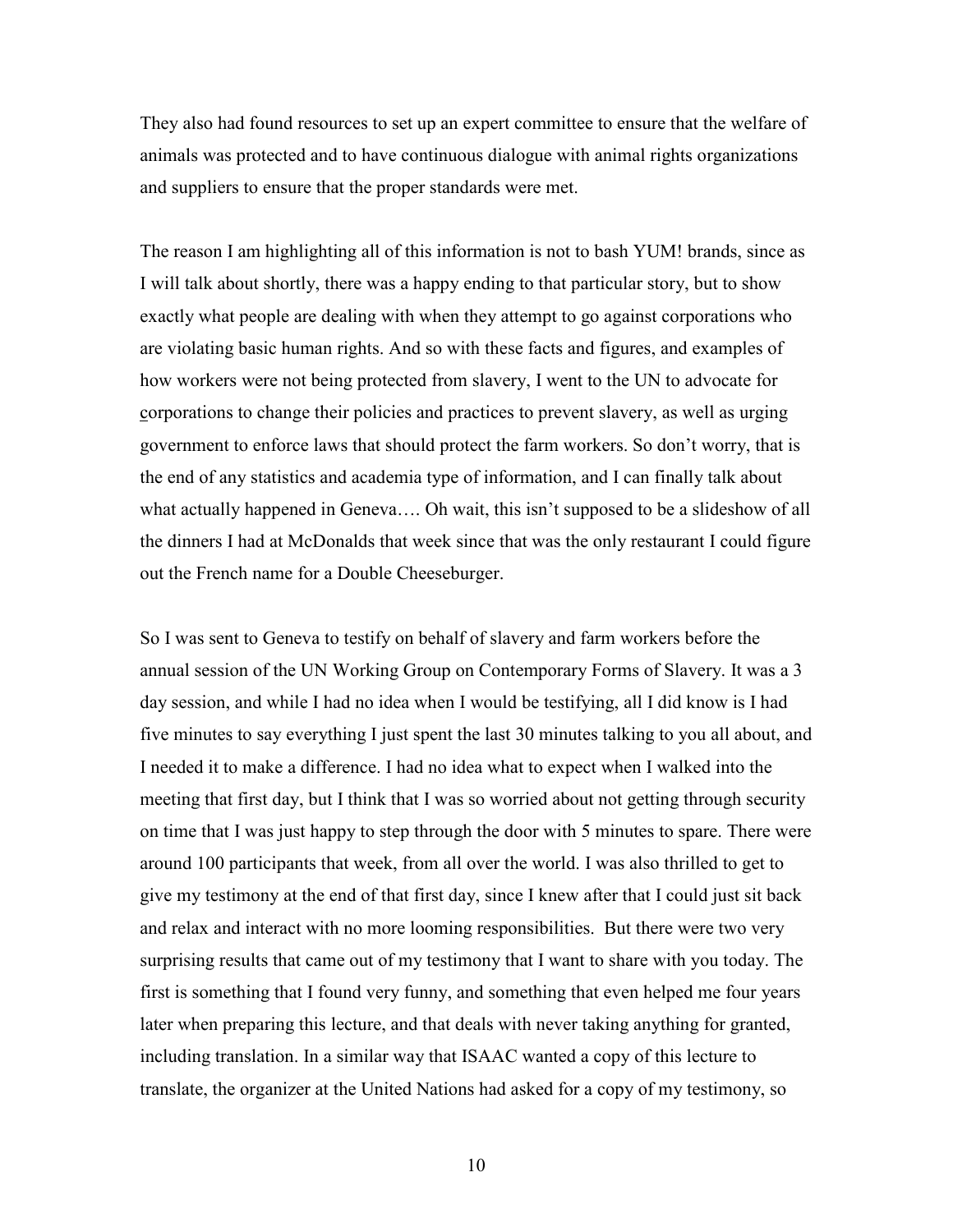that she could give it to all of the translators to be able to read and follow along as they translated to those listening on the different language head sets. The only problem was, a copy of my testimony was given to every translator that day, except for the English translator, Now that would make sense given that I was speaking in English but the irony was, it turned out they needed the translation just as much as the others. After the session that day, many people came up to me to talk about my testimony, but it was only the English speaking people, especially the few Americans in the room, that came up to ask for a copy of my testimony because they could not fully understand all of my speech and there was no one on the English audio channel translating it for them. So needless to say, that was a lesson learned that you should never take anything for granted, including the fact that your own people will understand everything you say, whether you are using a speech generated device or your own voice.

The other surprising item that came up from my testimony, which also related to never taking something for granted, was how the other participants reacted to my testimony. As someone who had only been exposed to the issue of slavery for a few weeks, I had thought that I would be totally new to all the things that were discussed. What actually happened was the reverse of that initial thought. While I was at the session, I heard stories about the young boys used as camel jockeys in the Middle East, about the child labor in India, and the gangmaster system in the United Kingdom. Some of the stories I had been aware of, others had more detail then I could have imagined but none were actually that surprising to me. And yet, in this room full of international experts dealing with slavery in every possible region of the world, it turned out that virtually none of them knew about the slavery going on with the farm workers in the United States. Instead of me being shocked at the various stories, I had many people come up to me after my testimony expressing how shocked they were that such abuses were going on in the United States. I walked away that first day baffled at the fact that these experts, some who were even from the United States, had never heard such stories, but I also walked away feeling happy that I did come to Geneva, knowing that at the very least, I had laid the foundation for all these different people to be aware of what was going on in North America. That opportunity to testify before the Working Group, and the satisfaction that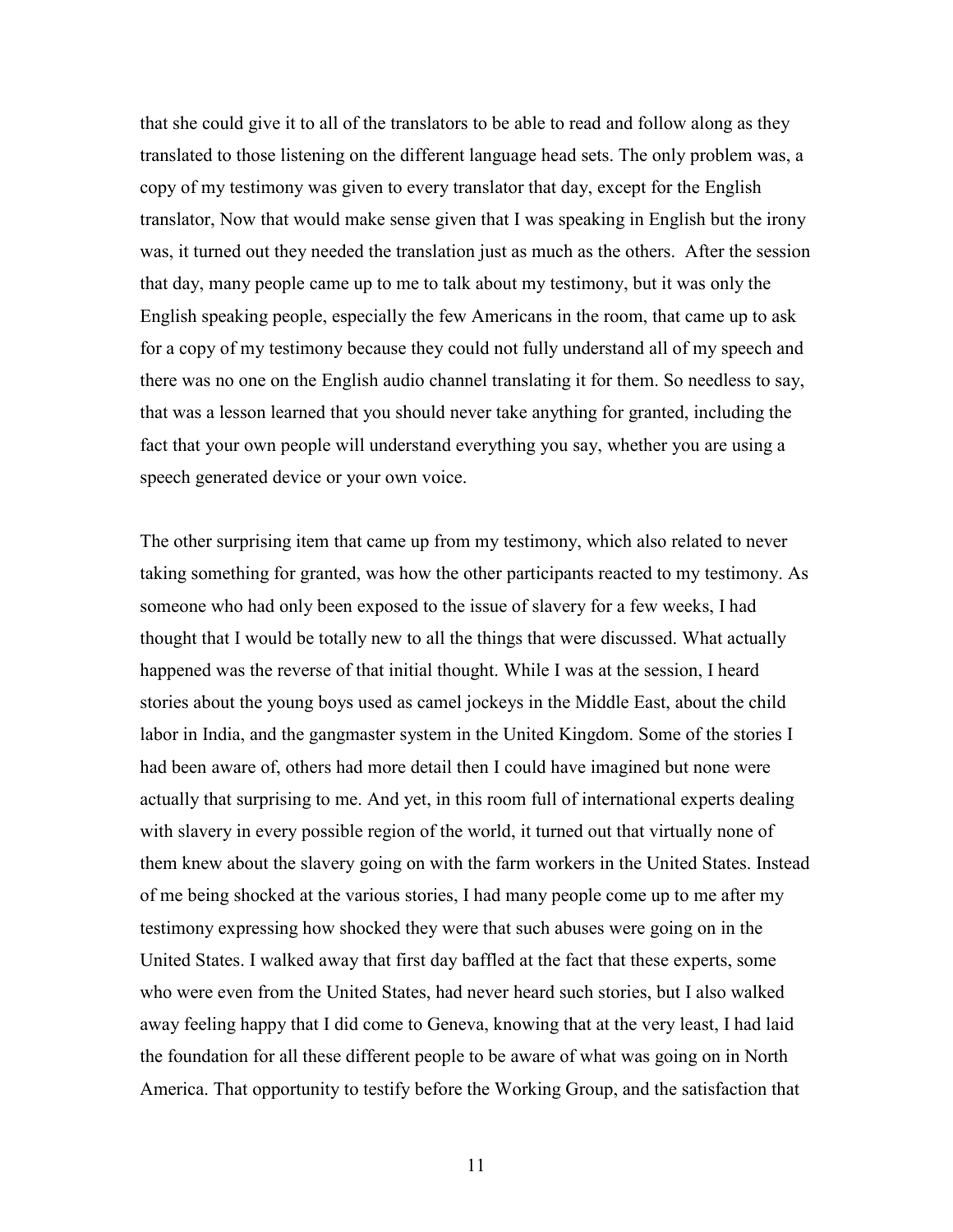it gave me to know I had been able to share the stories of the farm workers leads me to one final component of human rights that I wanted to focus upon, and that deals with the right to expression,

Truth be told, without the right to expression, none of the other rights we believe in would exist. Before any international treaty was passed by the United Nations, they passed a resolution in 1946 which stated that "Freedom of information is a fundamental human right and ... the touchstone of all the freedoms to which the United Nations is consecrated." Having access to information and being able to share information is the only way society can fully function and grow, and how we can ensure that our own rights, and the rights of others, are being protected. There is no question that I would not be where I am today, doing what I do to advocate for others, if it was not for that right to expression. Talking to the farm workers, testifying at the United Nations, writing letters to the editor, or meeting with government officials, all of those things are based on my right to express my views, whatever those views may be. Not to mention, the right to expression is probably the strongest weapon I have against anyone who may try to stop me from expressing my views simply because I can not speak.

Take a moment and think about the situations some of us in this room face because of our speech disabilities, and then think about situations where someone is trapped in slavery with no way to ask for help. I have heard many times over recent years how those with speech disabilities have a greater likelihood to stay silent in society, and although I do not believe that is true for all with a speech disability, I understand how some might be placed in an unknown situation with no known outlet much like those who are placed in slavery. Individuals who face human right abuses are the most vulnerable to staying silent, whether those human right abuses are through slavery, being put in jail with no trial, denied the right to vote or discrimination because of a disability. Too often the biggest reason people get trapped in slavery is the right to expression, or more importantly, not knowing that they have that right to expression. Most US farm workers are immigrants from Latin American countries, coming from environments that are very different and so these workers do not know about the rights they have within the United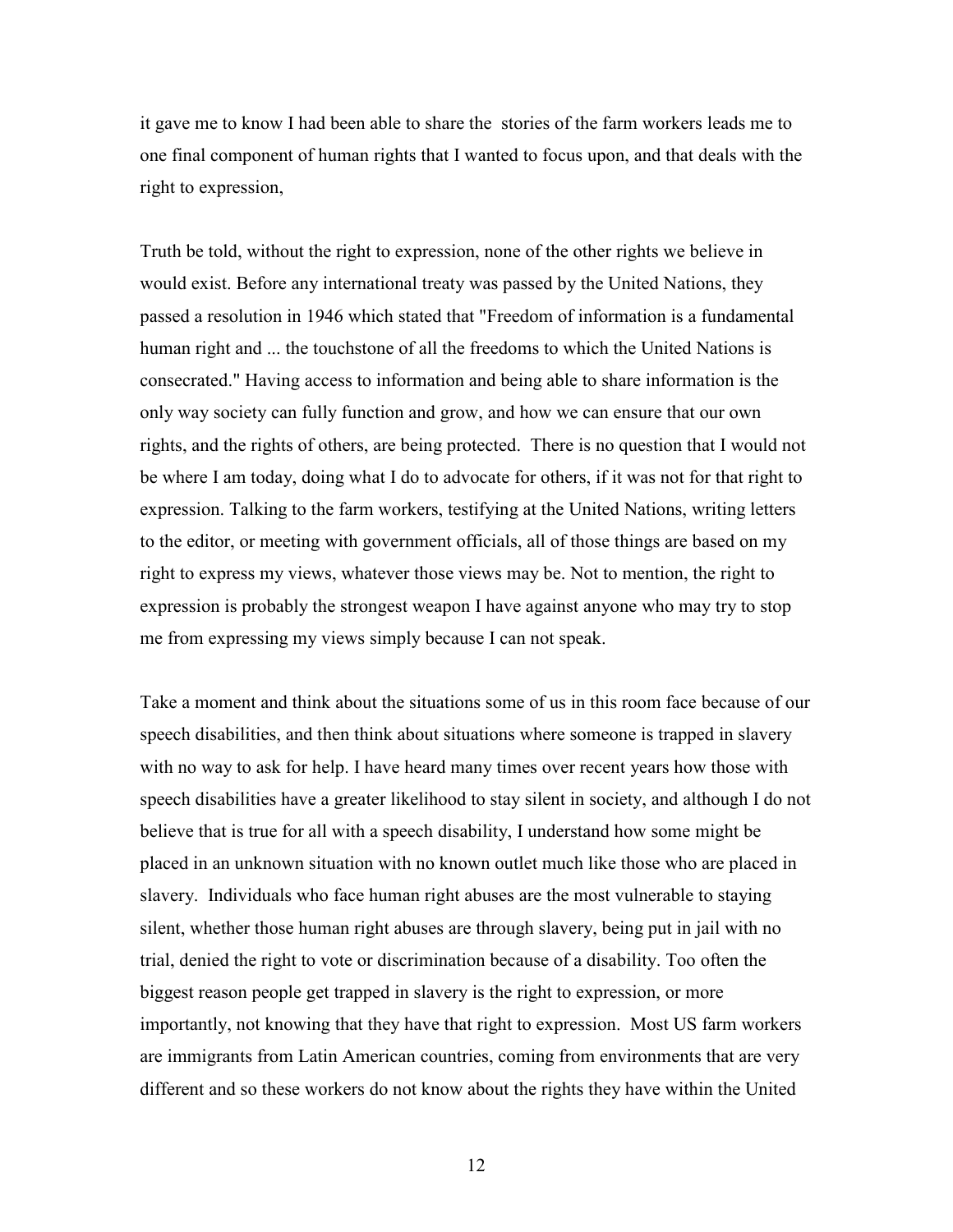States. More importantly, because they speak hundreds of different dialects and languages, they not only have difficultly speaking with those who speak English, but they can not even communicate fully with their fellow workers. It's easy for an outsider to assume that two people from Spanish speaking countries would be speaking the same language, but those two people might be coming from totally different indigenous groups and thus have very few words they share in common. And as you can understand from the story I shared earlier with the rescue van being attacked, it is very difficult to reach the workers and educate them about their rights. And so, when they are threatened and told they have no choice but to stay where they are, many feel that they have to go along with the people controlling them, especially since there is no one around to tell them that what they are being told are lies. Even if a worker wanted to ask for help, many feel too frightened to say anything, either because they think they do not have the right to speak out or they are scared of being hurt if they do, or they do not know how to communicate in a different language. Everyone has the right to speech, to ask for more information or help, and the right to walk away from where you work, but none of these rights matter if you do not know about them, and when you are placed in a new country where you have no idea where to run to even if you were able to escape, and had no idea who to trust or talk to because no one spoke your language, that is where the fear of the unknown enforces the silence, and that silence allows the abuses to continue. But this is not just about being vulnerable to silence when in slavery - that silence, or inability to express your needs or desires can impact any situation in life. If a person does not ask a question, they will never get the answer they need, if they do not express their feelings, they will not get the response they are looking for. It does not matter if you want a change in a specific law or if you simply want to change the music someone is playing, if you do not take the time to ask for that change you will not get either one. And when it comes to someone who may be in harms way, it is even more vital that we use our right to expression to protect them.

I will admit that one of my biggest frustrations in life always has been seeing too many people who simply did not have the confidence within themselves to realize that they have a right to be heard in life. And so in going into law, my goal was not only to be a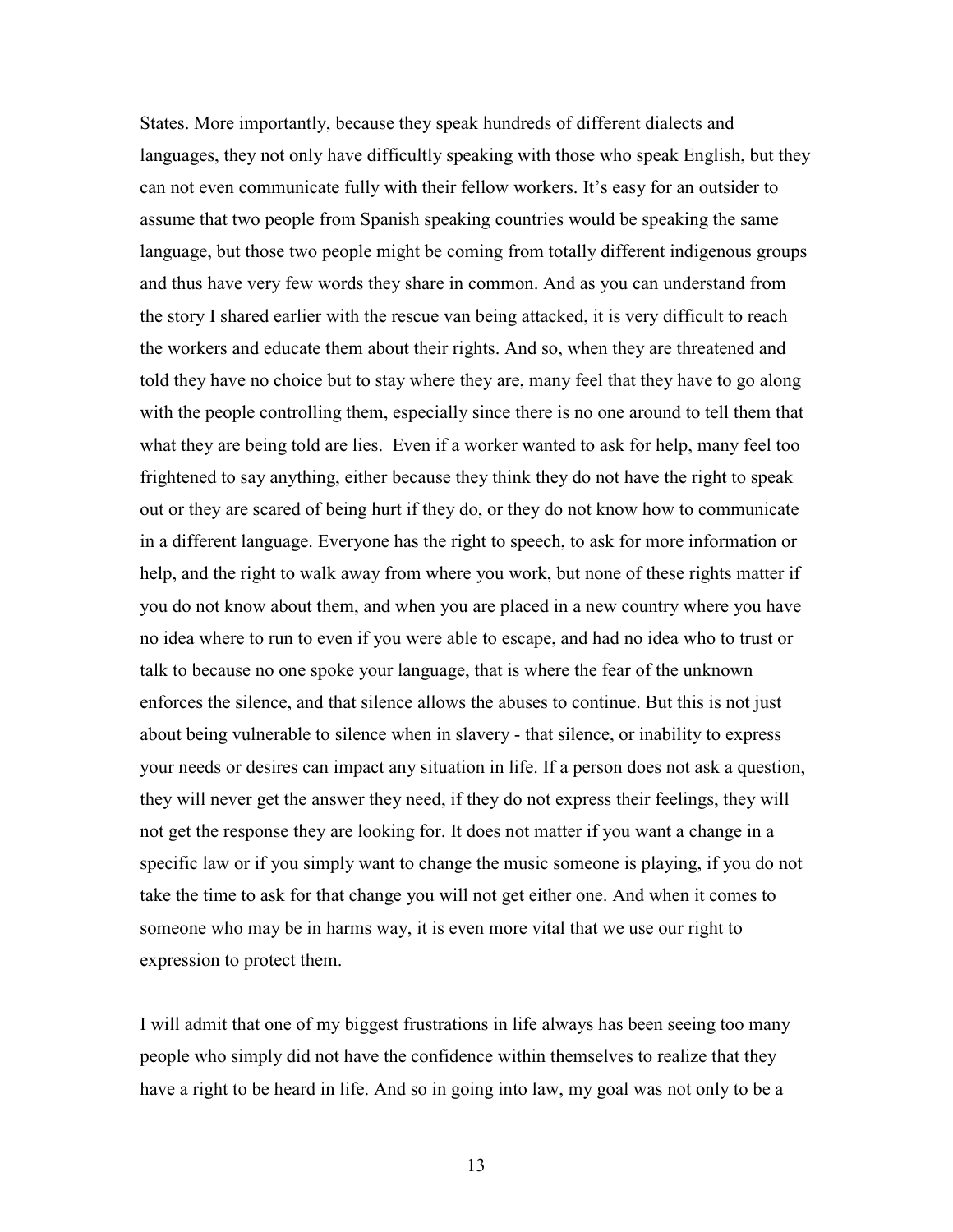voice for those who needed help, but to help them realize their own rights and their ability to speak out on their own behalf – an ability we all possess but one which can easily be hidden away by society.

We are almost at the end, and I promised that there would be a happy ending to the campaign to get the corporation, YUM! Brands, to recognize their responsibility to eliminate slavery within its own supply chain. Well my testimony before the United Nations was one step towards using our right to expression to inform others about what was going on, as well as let the corporation know that we were not going away. There had also been a 4 year boycott of Taco Bell, and then, almost a year after my testimony in Geneva, we presented similar arguments before the regional human rights commission for all of the Americas. Although we knew this type of advocacy would not have a large impact on changing the government's actions, we also knew that with each step, we were increasing attention to the issue through the increased media attention. And so, on the day after that second testimony, YUM! Brands finally came to an agreement with the farm worker coalition. It did not mean that the war against slavery was over, but it did mean victory in a significant battle –and the victory came purely through the efforts of all the people who took the time to actually see that slavery was taking place and to speak out against it. And needless to say, YUM brands came to the agreement because they did not want any more speeches made about the way they had been exploiting farm workers.

And so as I come to the conclusion of this talk, I want to come full circle with where I begun, Just as I had asked how many of you may have felt discriminated against at some point in your lives, I also would ask you to think about whether any of you have advocated for human rights at some point. I do not need a raise of hands because this is the one time I will make an assumption about people, and that is the fact that I know I am standing before a group of individuals who work on human rights issues every day, even if you may not realize it. The types of rights we fight for may differ, just as the level of advocacy may vary, but whether you are asking your teacher for more reading material, asking your boss for a raise, or calling the police to report a crime, all of those things deal with protecting the basic rights we all possess, and whether we are advocating for